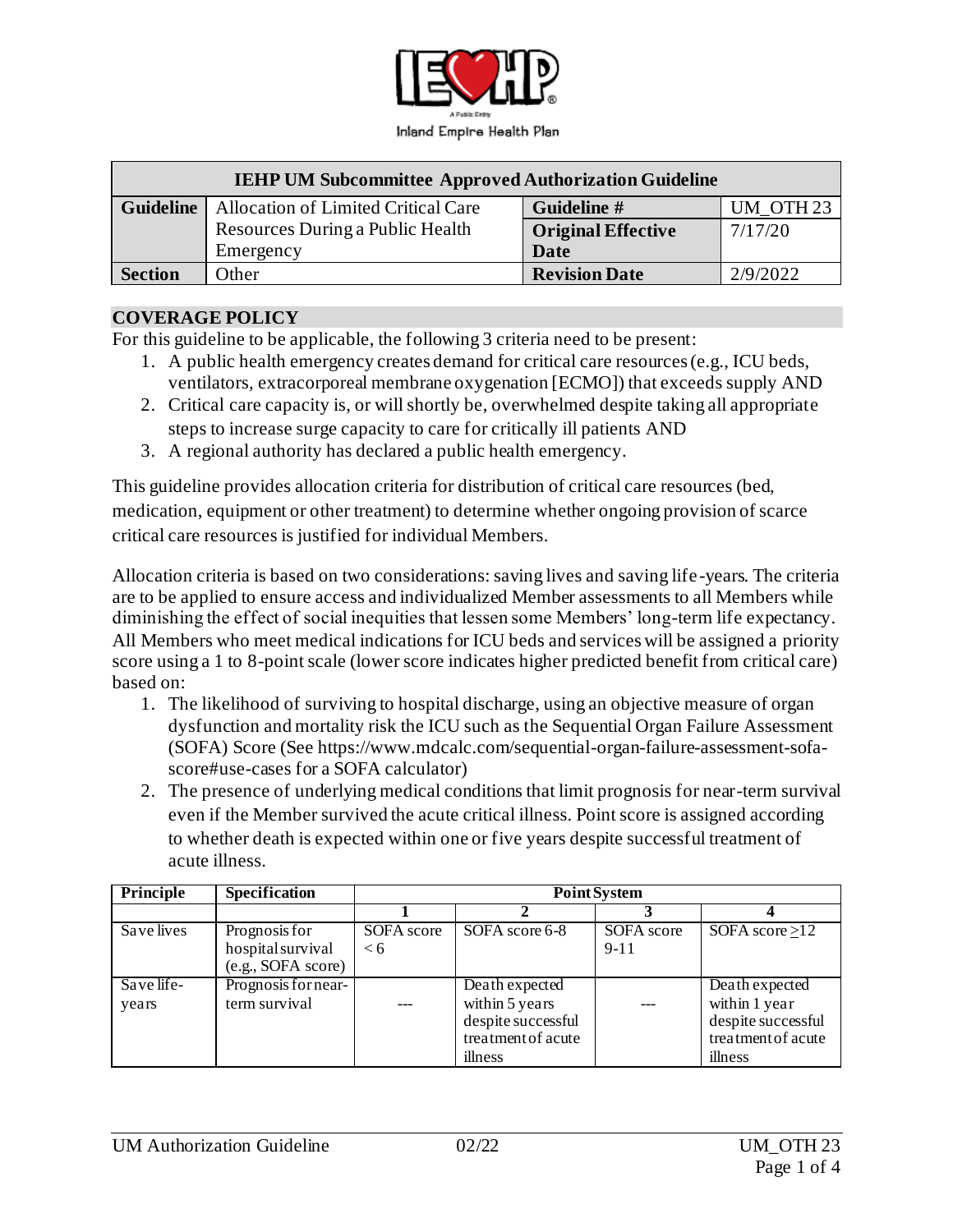The scoring system would apply to all Members presenting with critical illness, not just those with the disease causing the public health emergency. For example, Members with respiratory failure not caused by pandemic illness would be subject to the same allocation guidelines.

Alternatively, scores can be used to create 3 priority categories based on the scoring system: high (1-3 points), intermediate (4-5 points) and low priority (6-8 points). High priority Members have the highest predicted benefit from critical care interventions and receive priority over the other 2 groups. Members in the intermediate group receive critical care resources if available after all Members in the high priority group have received the scarce critical care resource. The low priority group receives the scarce critical care resource after all Members in the high and intermediate groups have been allocated the scarce critical care resource.

## OTHER CONSIDERATIONS

- 1. Priority in scoring can be given to Members who perform tasks vital to the public health response including the support of those who treat patients (maintenance staff would be considered as vital as physicians, nurses and technicians) and maintain social order. This could involve decreasing the calculated score or including this information as tiebreaker criterion.
- 2. Priority in scoring can also be given to Members who have had less opportunity to live through the stages of life. Younger Members would receive priority because they have had the least opportunity to live through life's stages, not due to social utility or intrinsic worth. Possible categories could be age 12-40, 41-60, 61-75 and older than 75 years of age. This could also be used as a tiebreaker criterion.
- 3. If there is still a tie after applying healthcare/public safety work and life-cycle considerations to scoring, calculated scores (rather than the category approach) should be used, with the lowest score receiving priority.
- 4. If a tie still exists after using the calculated score, a lottery can be used to break the tie.
- 5. Contraindication or exclusion criteria are not used because such measures are not necessary to accomplish the public health goal of achieving the most good for the patient population. This is accomplished through:
	- a. Access for all patients, regardless of age, disabilities or other factors.
	- b. Individualized assessments by clinicians based on best available objective medical evidence.
	- c. Avoidance of assessments based on presence of disabilities or other factors that could be perceived as discriminatory judgments based on stereotypes, quality of life or a person's worth.
	- d. Not incorporating a long-term life expectancy estimation in scoring which could unfairly disadvantage Members with a decreased long-term life expectancy from disabilities or diseases exacerbated by social inequities.
	- e. Instead, availability of the scarce resource determines allocation.
- 6. Members who are not assessed to receive an allotment of the critical care bed/service in limited supply will receive care that includes intensive symptom management and psychosocial support including palliative care.
- 7. Members who do and do not receive the limited critical care resource will be reassessed daily to determine if changes in resource availability or their clinical status warrant provision of the limited resource.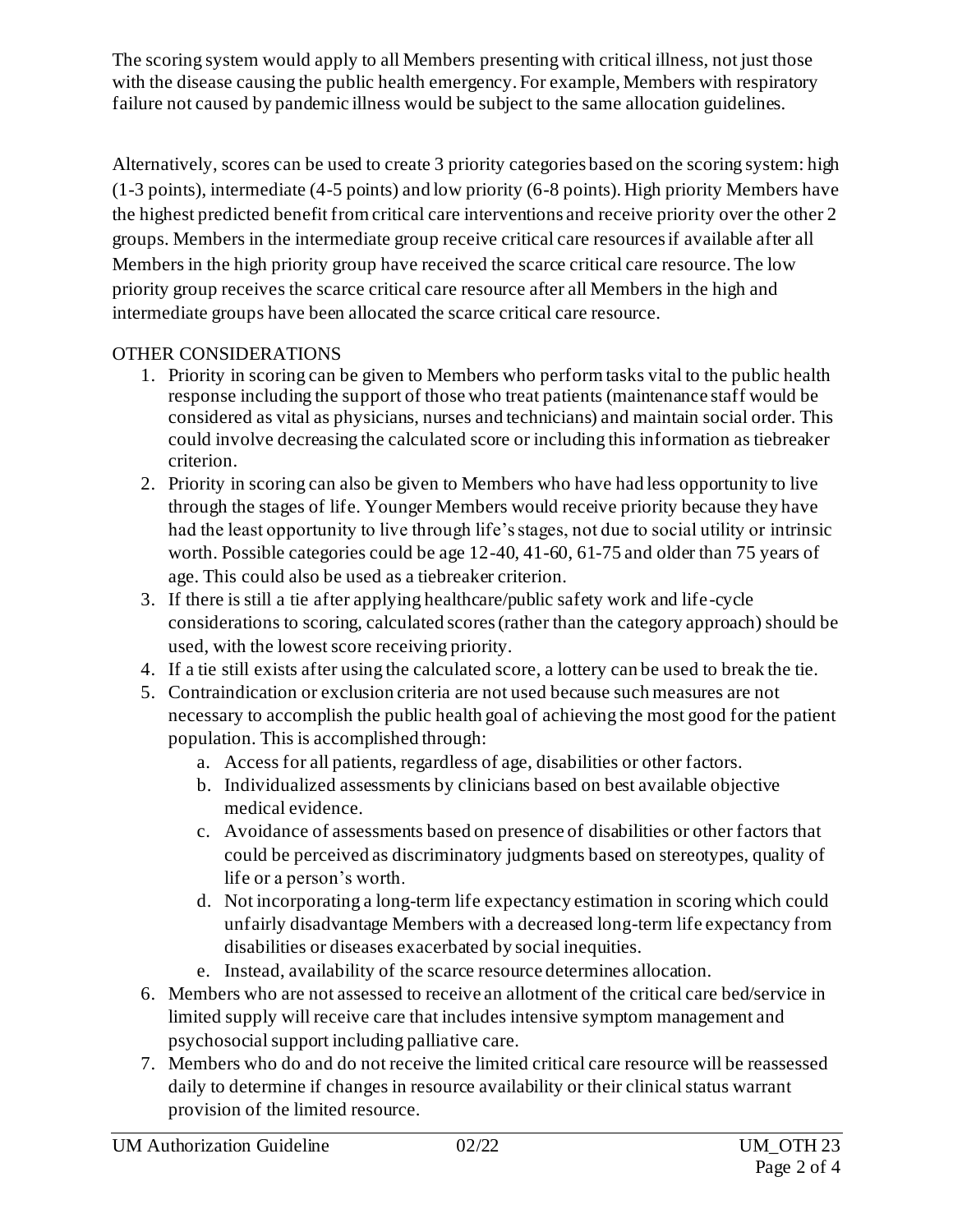### **COVERAGE LIMITATIONS AND EXCLUSIONS**

- 1. The search for critical care resources will be suspended once **three (3) in network Providers** with availability of the resource have deemed the service **not medically indicated,** regardless of the allocation criteria score.
- 2. When all in network Provider availability has been exhausted, the search for critical care resources will be suspended after any one of the following occurs, regardless of the allocation criteria score:
	- a. **Two (2) out of network Providers** have deemed the service **not medically indicated** when the resource is available at their site.
	- b. **Three (3) out of network Providers** have indicated that they do not have available resources.
- 3. In general, search for critical care resources will not be pursued outside the state of California (limited to only California).
- 4. This section specifically pertains to **ECMO requests**. Due to the nature and severity of the underlying medical condition and the high risk of instability associated with the transport of these Members, the search for this resource will not extend beyond the following California counties: San Bernardino, Riverside, Imperial, San Diego, Orange, Los Angeles, Ventura, Santa Barbara, San Luis Obispo, and Kern.

# **ADDITIONAL INFORMATION**

- 1. Priority is given to Members:
	- a. More likely to survive with intensive care (save lives) over those less likely to survive.
	- b. Who do not have conditions in advanced stages that result in severely limited near-term prognosis even if recovered from the acute critical illness (save lifeyears).

## **REFERENCES**

- 1. Sequential Organ Failure Assessment (SOFA) Score. Accessed January 29, 2022. <https://www.mdcalc.com/sequential-organ-failure-assessment-sofa-score#why-use>
- 2. White, DB. A Model Hospital Policy for Allocating Scarce Critical Care Resources. University of Pittsburgh School of Medicine. Published March 23, 2020. Accessed January 29, 2022.

[https://ccm.pitt.edu/sites/default/files/UnivPittsburgh\\_ModelHospitalResourcePolicy\\_202](https://ccm.pitt.edu/sites/default/files/UnivPittsburgh_ModelHospitalResourcePolicy_2020_04_15.pdf) [0\\_04\\_15.pdf](https://ccm.pitt.edu/sites/default/files/UnivPittsburgh_ModelHospitalResourcePolicy_2020_04_15.pdf)

3. White, DB, B. Lo. A Framework for Rationing Ventilators and Critical Care Beds During the COVID-19 Pandemic. *JAMA.* 2020;323(18):1773-1774. doi:10.1001/jama.2020.5046